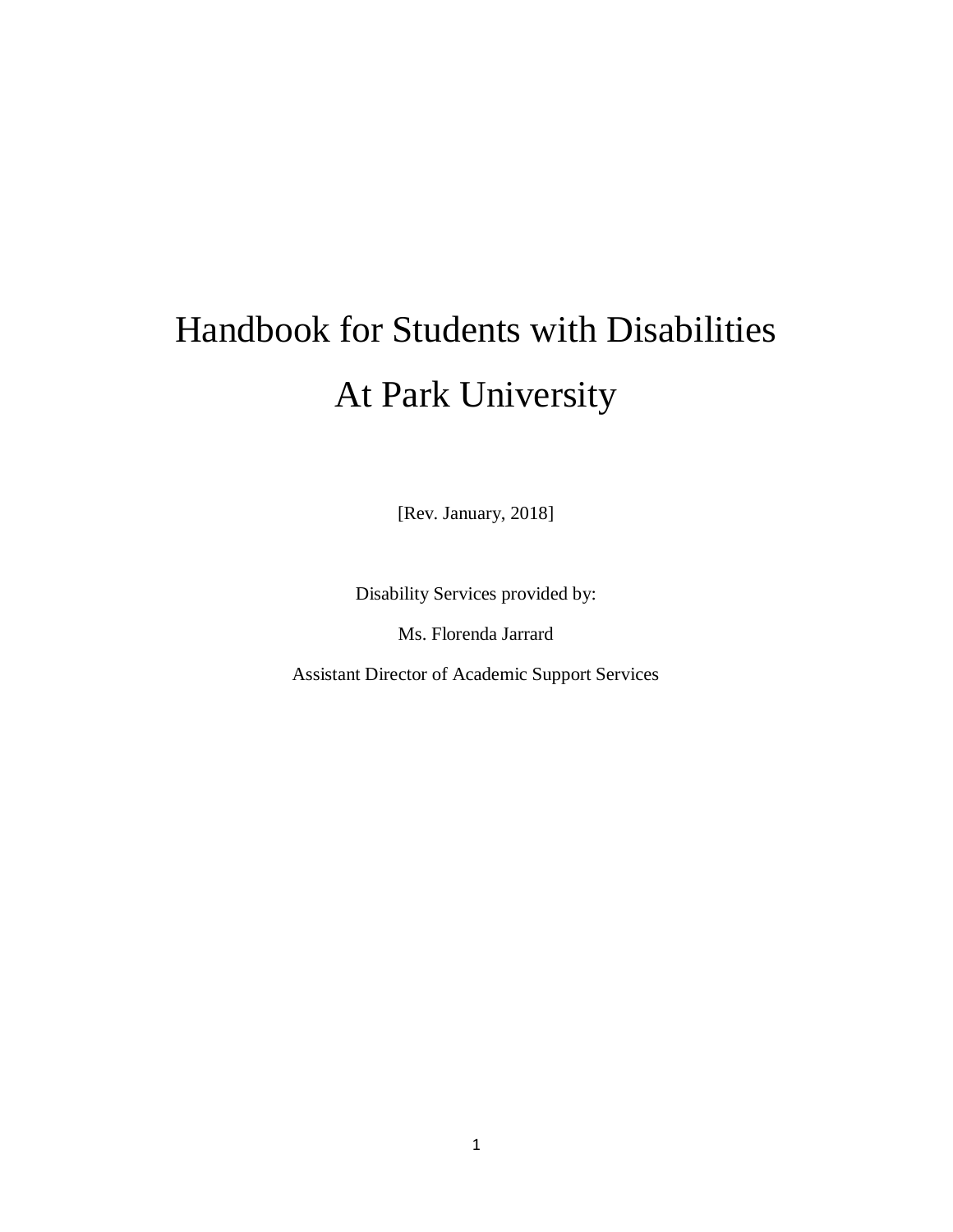Dear Student,

Welcome to Park University!

At Park, we pride ourselves on our diverse student body that includes learners of all ages, backgrounds, ethnicities, and abilities. We welcome the opportunity to serve our disabled students with the accommodations they need to succeed.

Services for all disabled students (whether attending online, at a campus center, or in Parkville) are provided through the Academic Support Center. To find out more about our policies, documentation requirements, and services, please visit our website: <http://www.park.edu/disability>

We can do our best work only when we have your cooperation. This handbook is intended to provide you with the information you need to help us help you. Together, we can provide the support and services you need to accomplish your goals at Park University.

With best wishes for your success,

# Florenda Jarrard

Assistant Director of Academic Support Services Parkville Campus, Norrington 205 8700 NW River Park Drive Box 46 Parkville, MO 64152 email: [disabilityservices@park.edu](mailto:disabilityservices@park.edu) Office hours: M-F, 8:00 AM - 4:30 PM CST Phone: 816-584-6313 Fax: 816-505-5445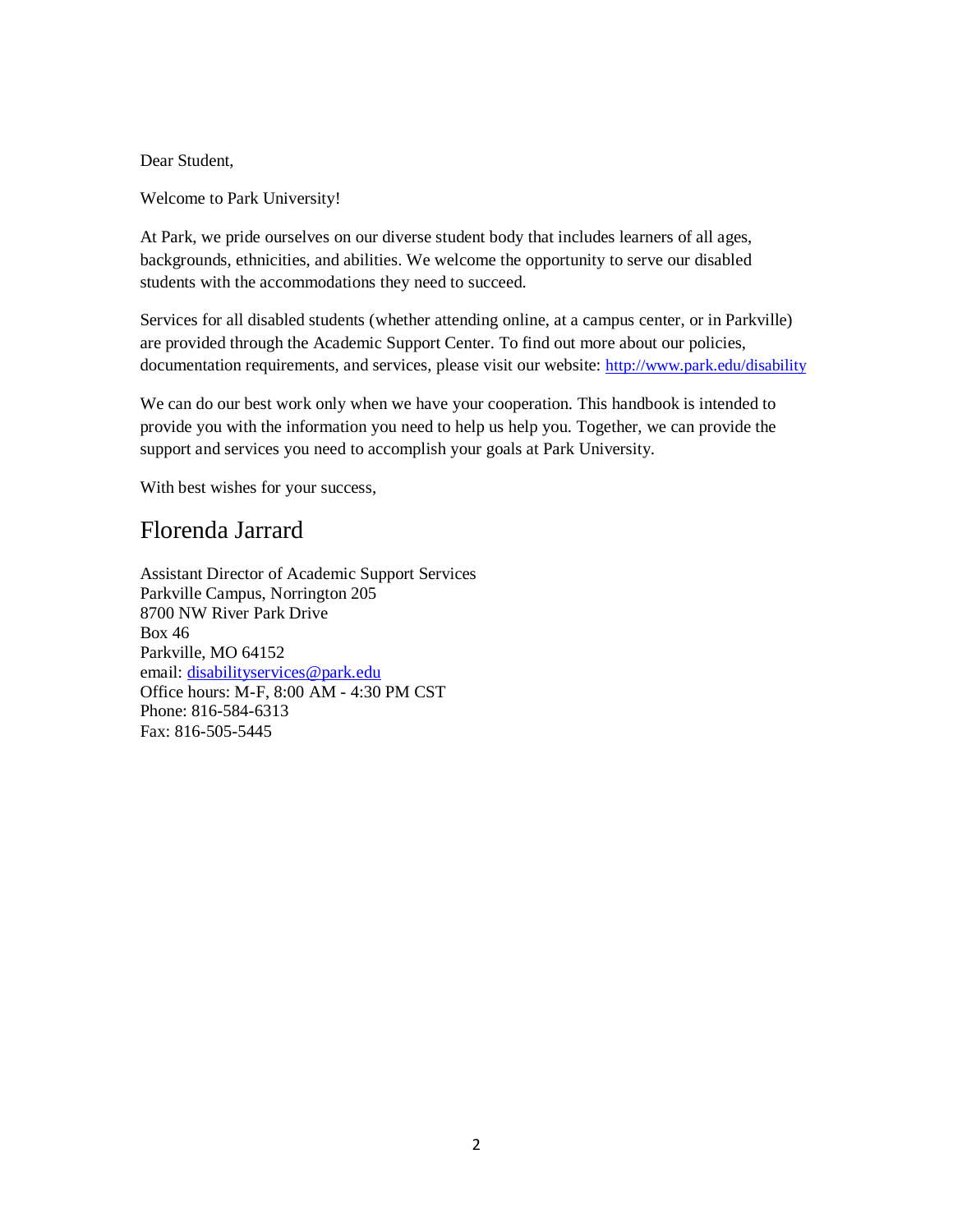# Table of Contents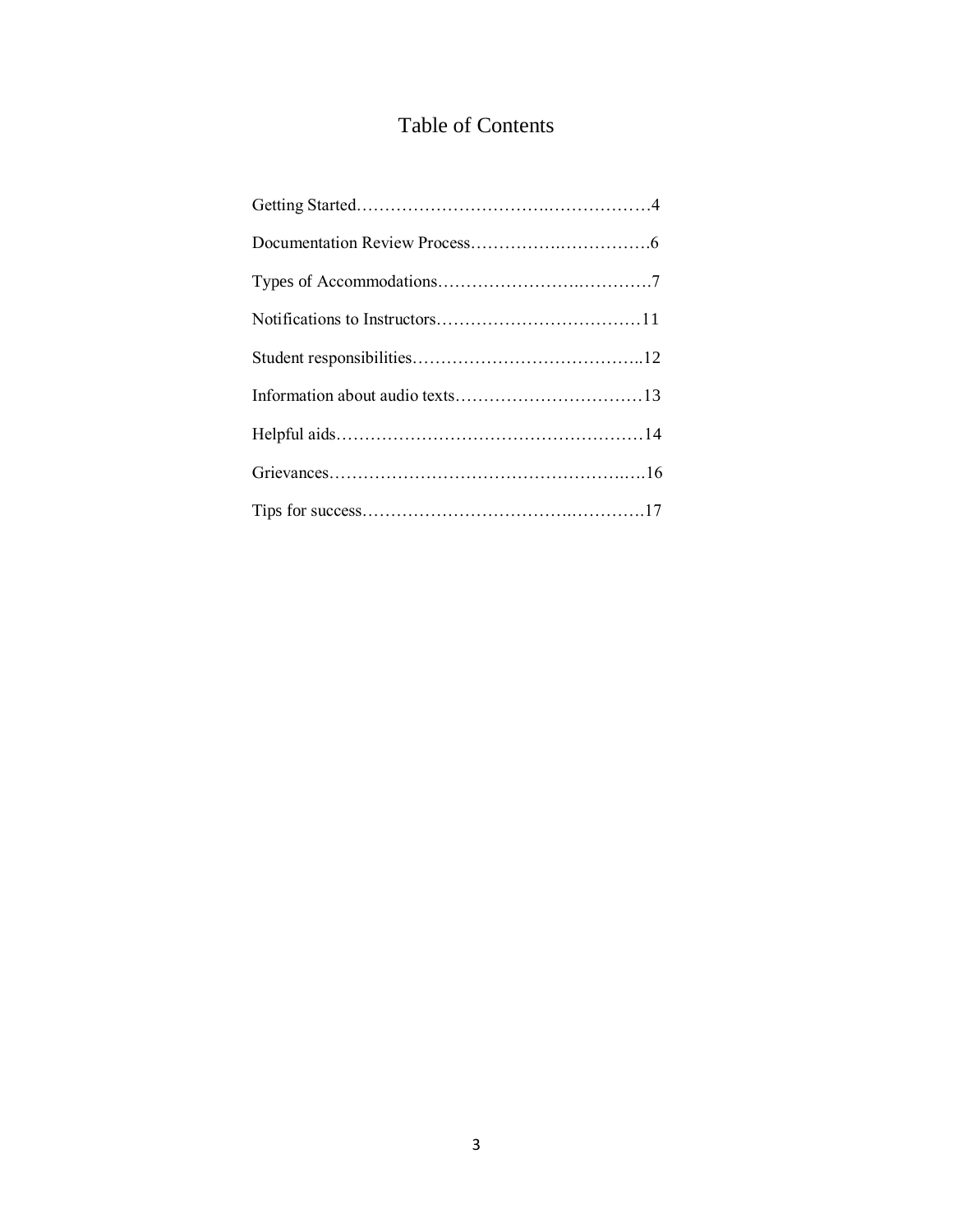## Getting Started with Park's Disability Services

If you have recently left high school, you may be surprised to find that disability services work much differently at the college level. For information about the differences in delivery of services for students with disabilities between K-12 and higher education, you will find good information at the Missouri Association for Higher Education and Disabilities [MO-AHEAD] website: <http://www.moahead.org/>(click on "guidebook" on the site), and also at the website for the Office of Civil Rights,<http://www2.ed.gov/about/offices/list/ocr/transition.html>

If you have never registered as a student with a disability before, it is important to learn the correct procedure for going about it. We try to make the process as easy as possible for you, but it really helps things go more smoothly for everyone when students follow the process.

Here are the steps to follow:

1) Fill in and submit the "Student Request for Disability Services" form.

This lets us know a little about you, your needs, and how we can serve you. You can find a link to the form at our policy website <http://www.park.edu/disability> . Print the blank form, fill it out, then mail, fax, or scan and email to:

Florenda Jarrard Assistant Director of Academic Support Services Park University 8700 River Park Drive Parkville, MO 64152 Fax: 816-505-5445

Email: disabilityservices@park.edu

[If you have questions: call 816-584-6313]

- 2) Carefully read our policies and documentation requirements shown at <http://www.park.edu/disability/>
- 3) Submit your documentation, prepared according to the guidelines below:

#### **Documentation Requirements**

Park University recognizes the best practices recommended by the national Association on Higher Education and Disability (AHEAD). We also realize that each individual and each disability is unique. Specific documentation requirements will vary according to the type of disability, but the following guidelines define acceptable documentation:

1. It is **prepared by a licensed professional** who is knowledgeable in the field of the student's particular disability, and provide a **description of the diagnostic methodology and/or a description of the diagnostic** criteria, evaluation methods, procedures, tests and dates of administration, as well as a clinical narrative, observation, and specific results. Where appropriate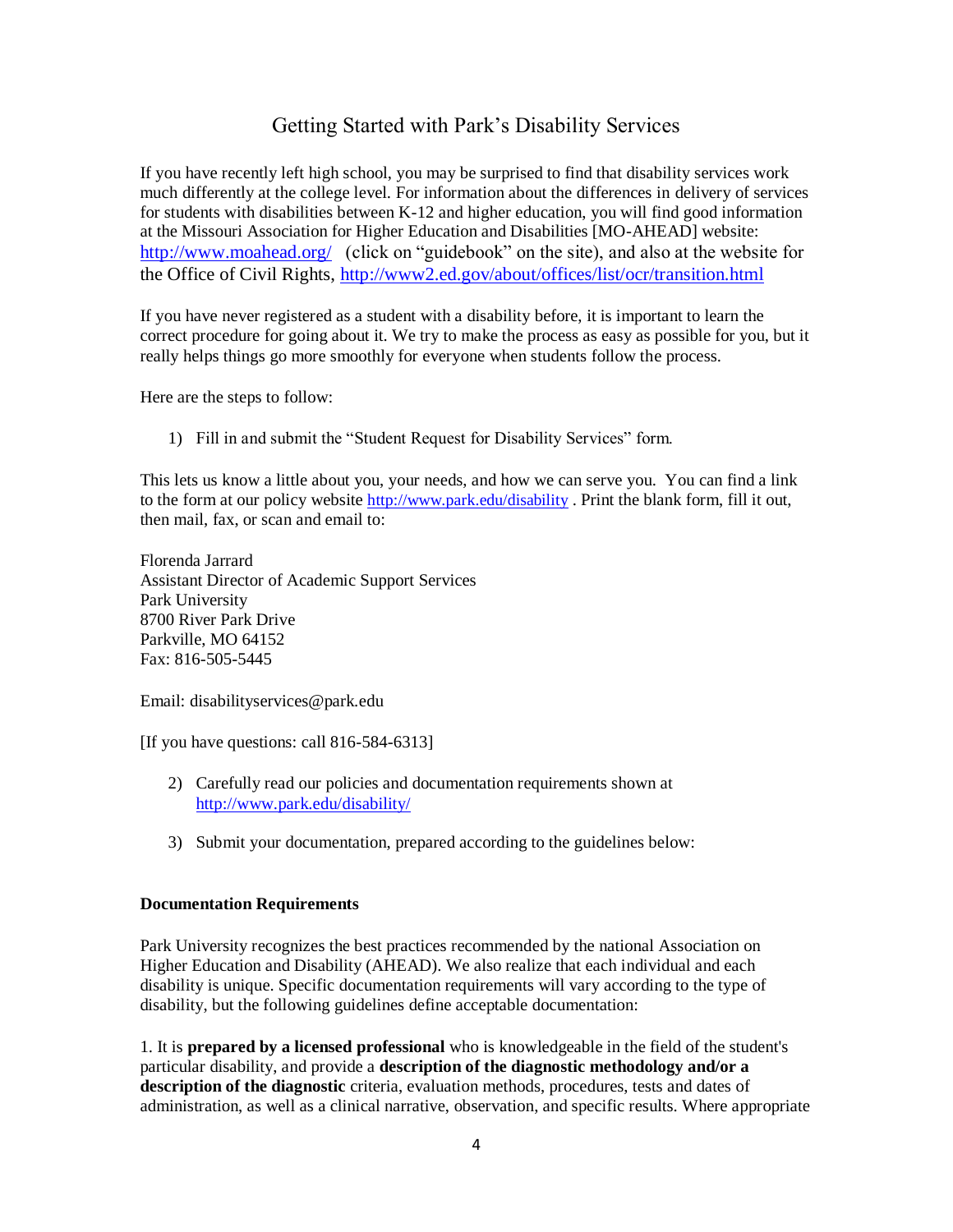to the nature of the disability, having both summary data and specific test scores (with the norming population identified) within the report is recommended.

Learning Disabilities (LD/ADHD): Students must provide supporting diagnostic test results from a licensed psychologist or certified specialist in learning disabilities. All testing should be based on **adult level norms**.

Physical Disabilities: Students must provide documentation from a physician that specifies the nature of the disability or disabilities.

Psychiatric Disabilities: Students should provide documentation from a licensed professional qualified to diagnose and treat psychological disorders.

2. It is **no older than three years**. (Certain long-term medical and health conditions may not be subject to this element. ex: blindness). Park University will evaluate, but may reject, documentation over three years old. We reserve the right to request updated verification of disability and necessary accommodations.

#### 3. It **includes a statement of diagnosis**.

4. It includes a description of the student's **current functioning** and/or the **current status** of the disability.

5. It describes how the disability **affects the student's learning/functioning** in a post-secondary **educational** setting.

6. It includes recommendations for appropriate **post-secondary accommodations**.

7. It is **dated and signed by the licensed professional** and presented on letterhead of the professional.

8. It should **include information regarding medication** the student may be using **and treatment** he/she may be undergoing. This also should include the medication or treatment's impact on the student's ability to function in an academic setting.

You may need to contact your doctor, psychologist, school counselor, VA counselor, or other qualified medical/educational professional to send your information. Use the same contact information shown above. Your information will be handled appropriately to protect your confidentiality. **[Please note: your submission of the Request form begins the process, but no accommodations can be determined or provided until the documentation is received.]**

4) Become familiar with the information in this handbook, so you will know how and when your instructors are notified, how accommodations are arranged, and other important aspects of receiving your services.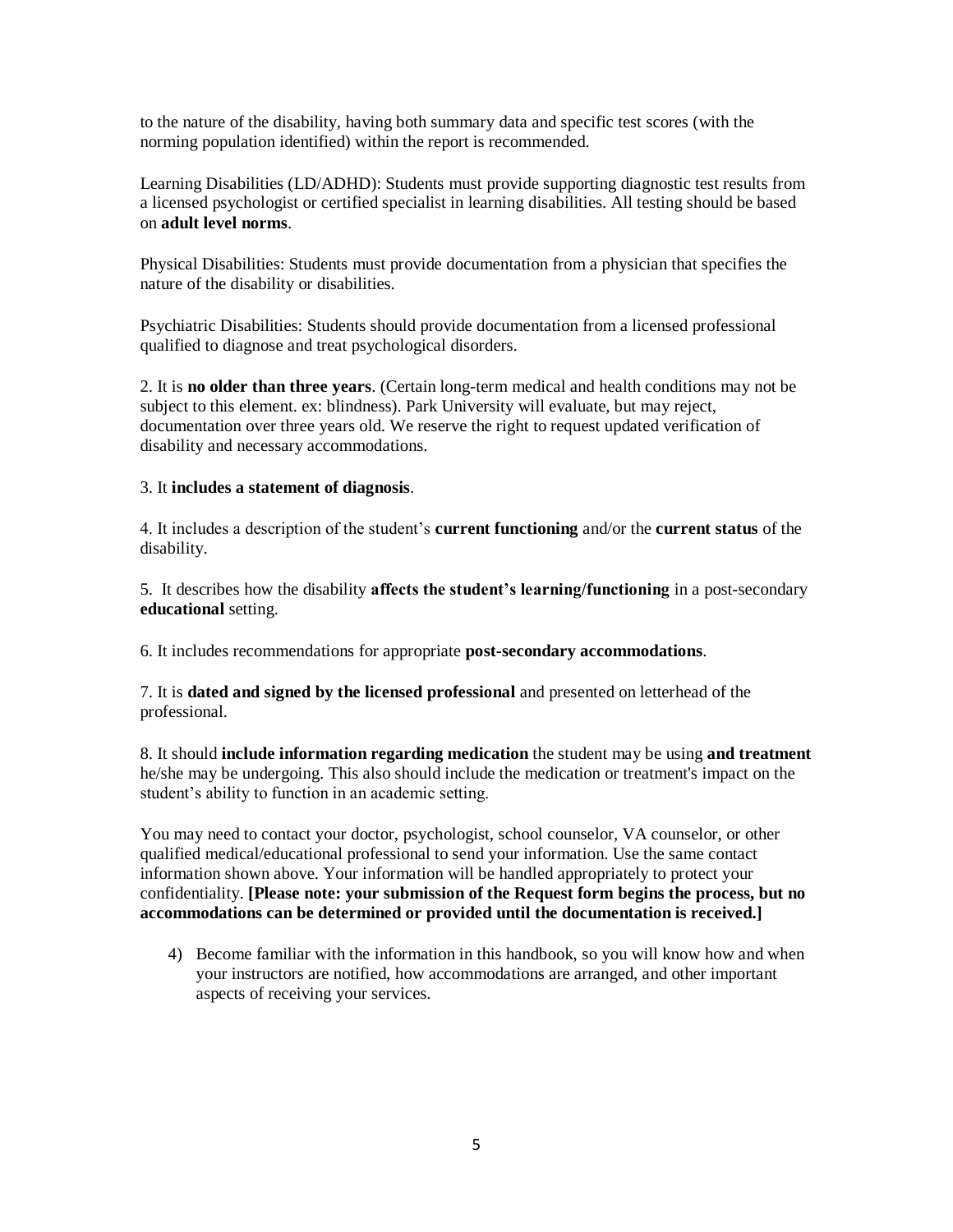#### Documentation Review Process

Once your documentation is received, the Assistant Director of Academic Support Services will review it and determine appropriate accommodations. If your documentation does not satisfy the requirements above, you may be asked to submit updated or more complete information. **Be sure to submit your documents in a timely manner to allow adequate time for the review process before the term begins. Requests that are received in the last two weeks of the term/semester will become effective on the first day of classes for the next term/semester (exceptions can be made for sudden emergency situations and will be reviewed on a case by case basis).**

When your documentation has been reviewed, you will receive notification of the approved accommodations. If you are a student on the Parkville campus, your accommodations will be handled by Florenda Jarrard, Assistant Director of Academic Support Services. If you attend a different campus, your Campus Center Director will work with you on providing the accommodations. Online students will work with Ms. Jarrard, and may also work with a Park University campus center for proctoring.

If you are not satisfied with the accommodations you have been granted, please call Florenda Jarrard to discuss the situation. In some cases, we may be able to make adjustments. In others, additional documentation may be needed. For more information on filing a grievance, please see the details on page 16 in this Handbook for Students with Disabilities.

DO NOT ask your instructor, campus director, regional director, or proctor to provide accommodations if you have not first submitted a Request for Disability Services form and documentation to the Assistant Director of Academic Support Services. Please keep in touch with us to let us know how you are doing, and inform us immediately if you need additional assistance.

Your disability information is CONFIDENTIAL. We will inform the appropriate faculty or campus personnel of the accommodations you require, but we do not disclose the nature of your disability. In some cases, you may find that sharing this information with your instructors may help them understand you better, but that choice is up to you.

**NOTE: Disability files are updated each year at the beginning of the spring and fall terms. If you are not enrolled for the current term, your file will be marked "inactive," and you will be notified by email. To reactivate your file and your accommodations, simply notify the Assistant Director of Academic Support Services by email when you enroll again.** 

Florenda Jarrard Assistant Director of Academic Support Services Parkville Campus Norrington Room 205 8700 NW River Park Drive Box 46 Parkville, MO 64152 email: [disabilityservices@park.edu](mailto:disabilityservices@park.edu) Office hours: M-F, 8:00 AM - 4:30 PM CST Phone: 816-584-6313 Fax: 816-505-5445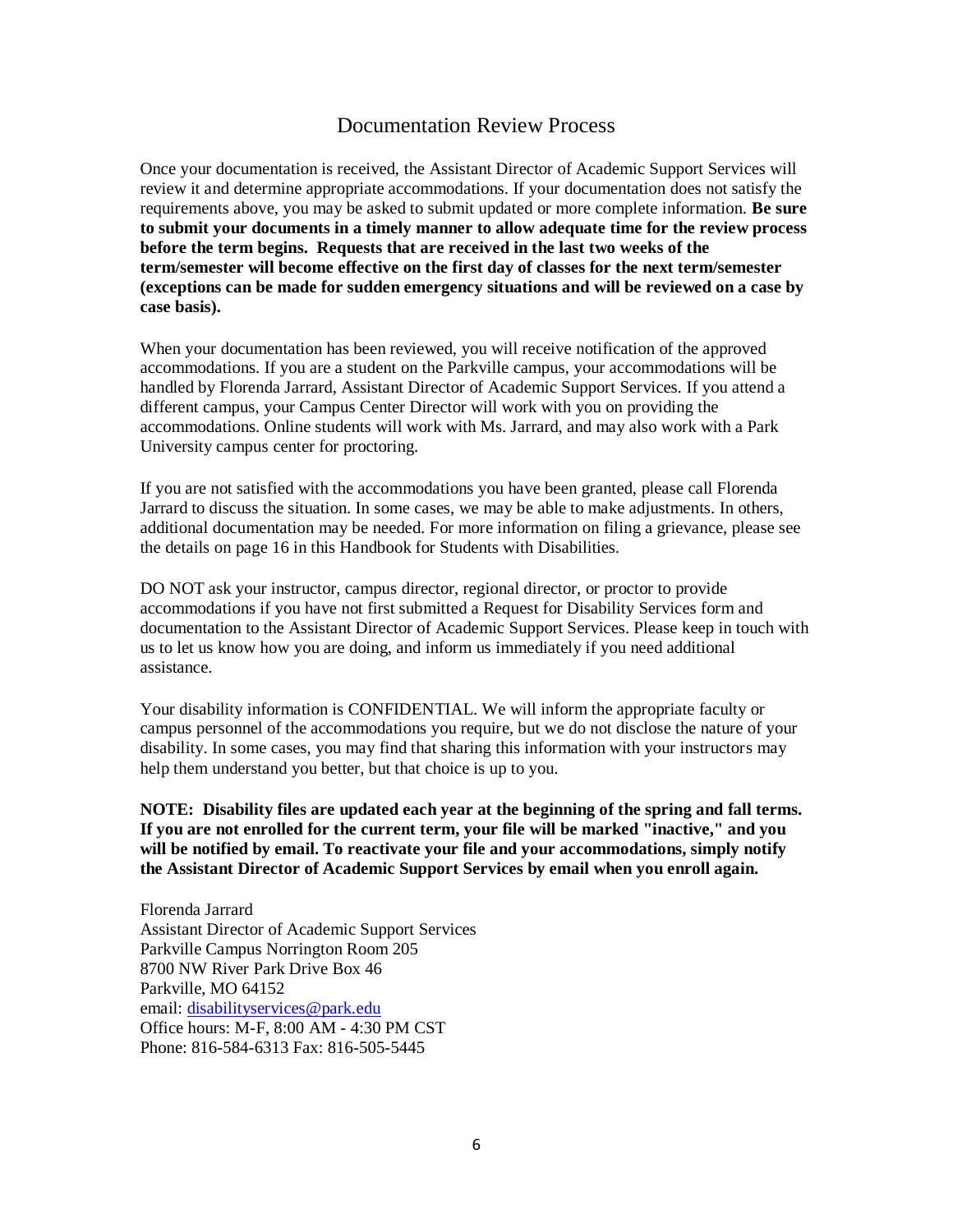# Some Types of Accommodations

Accommodations are always determined to fit the specific needs of the individual student and in consideration of the documentation received. In deciding upon accommodations we consider:

- The disability/disabilities of the student
- The recommendations of the medical professional who diagnosed the disabling condition(s), as specified in the documentation
- Federal guidelines
- Best practices of disability services in higher education
- Departmental requirements
- The academic integrity of our degree programs

Below are just a few types of accommodations:

Testing accommodations (extended time, low-distraction room, etc.)

Alternative texts (usually this means electronic files of texts that can be read aloud by a screen reader) for those with print disabilities such as blindness, dyslexia, etc. (more details about this on page 13)

Permission to record lectures or a note taker for individuals unable to take their own notes [applies to students in face-to-face classes]

Sign language interpretation or captioning for deaf students

Readers/Scribes for tests (or permission to type answers to exam questions)

NOTE--"Extended time for tests" **does not** automatically imply extended deadlines for class assignments. Students are expected to manage their own time to allow for completion of work by established deadlines. In some cases, disabled students may receive the details of assignments early in order to help them meet deadlines. If you are taking classes in an accelerated format (i.e. eight-week terms), you should plan your weekly allotment of study time accordingly. If you are experiencing difficulty meeting deadlines in a course, you should discuss the matter with your instructor to determine if deadline extensions are reasonable. If deadline extensions are allowed, they may not extend beyond the closing date for the course, unless the student has completed a Contract for Incomplete with the approval of the instructor.

Requests for course waivers or substitution (example: waiver of foreign language requirement for a deaf student) will be considered individually. Approval for such waivers is granted by petition to the academic division and with approval of the respective dean and/or provost. The Assistant Director of Academic Support Services cannot approve or deny course waivers.

We will also provide accommodations for campus activities. Contact us if you need services for plays, athletic events, graduation, club activities or other events.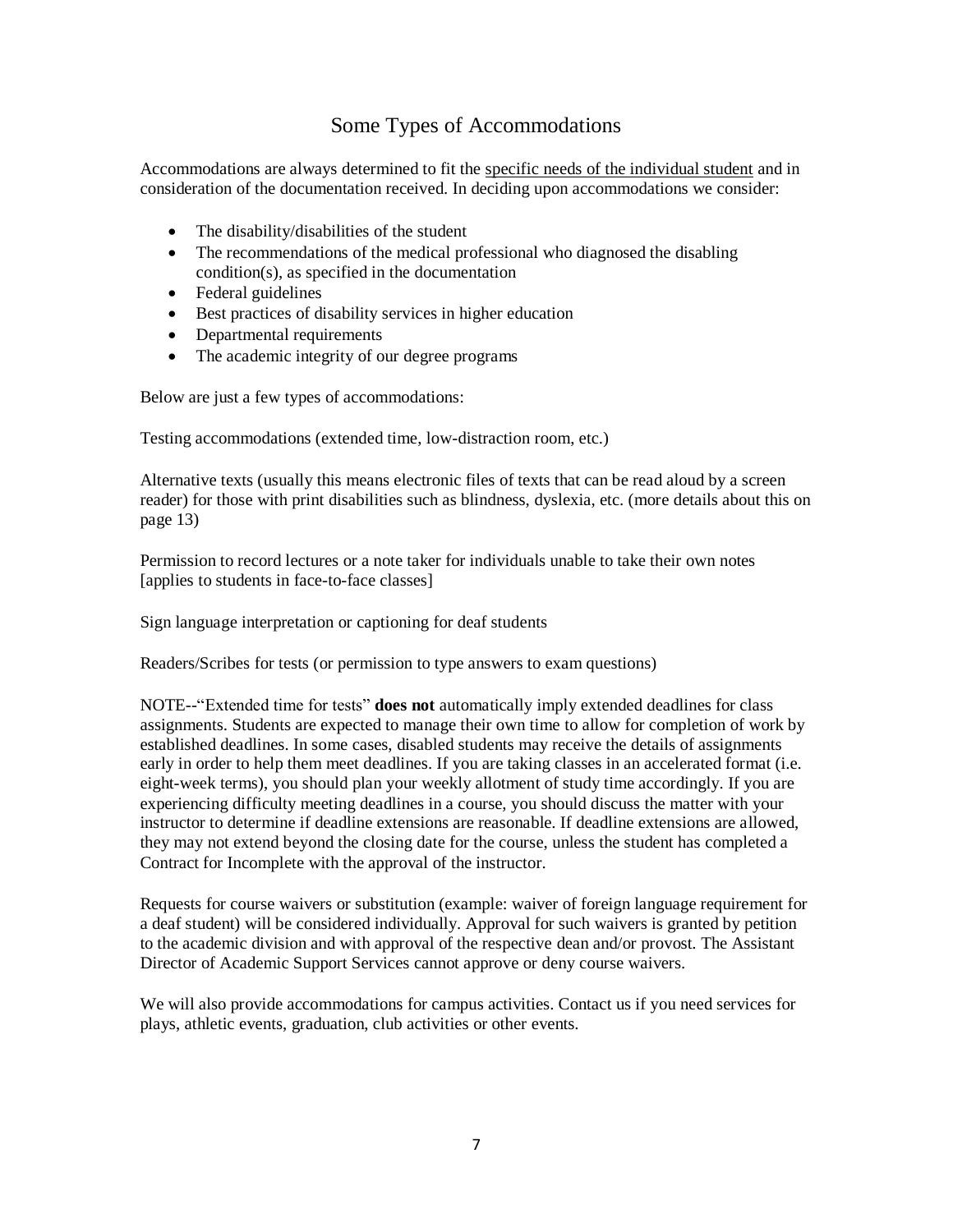# Park University Student Pregnancy and Parenting Accommodations Policy

Park University ("Park") provides pregnant students with at least the same special services as it provides to students with temporary disabilities. Park prohibits the harassment and discrimination of students based on sex, which includes pregnancy, childbirth, and related conditions, including breastfeeding. Park provides reasonable accommodations to qualifying students with disabilities, including disabilities related to pregnancy and childbirth. Please refer to Park's Student Housing policy and agreement for information regarding pregnancy and parenting while living on campus.

Please refer to the full policy at the below link:

[http://www.park.edu/terms-and-regulations/documents/park-student-pregnancy-and-parenting](http://www.park.edu/terms-and-regulations/documents/park-student-pregnancy-and-parenting-accommodations-policy_010318.pdf)[accommodations-policy\\_010318.pdf](http://www.park.edu/terms-and-regulations/documents/park-student-pregnancy-and-parenting-accommodations-policy_010318.pdf)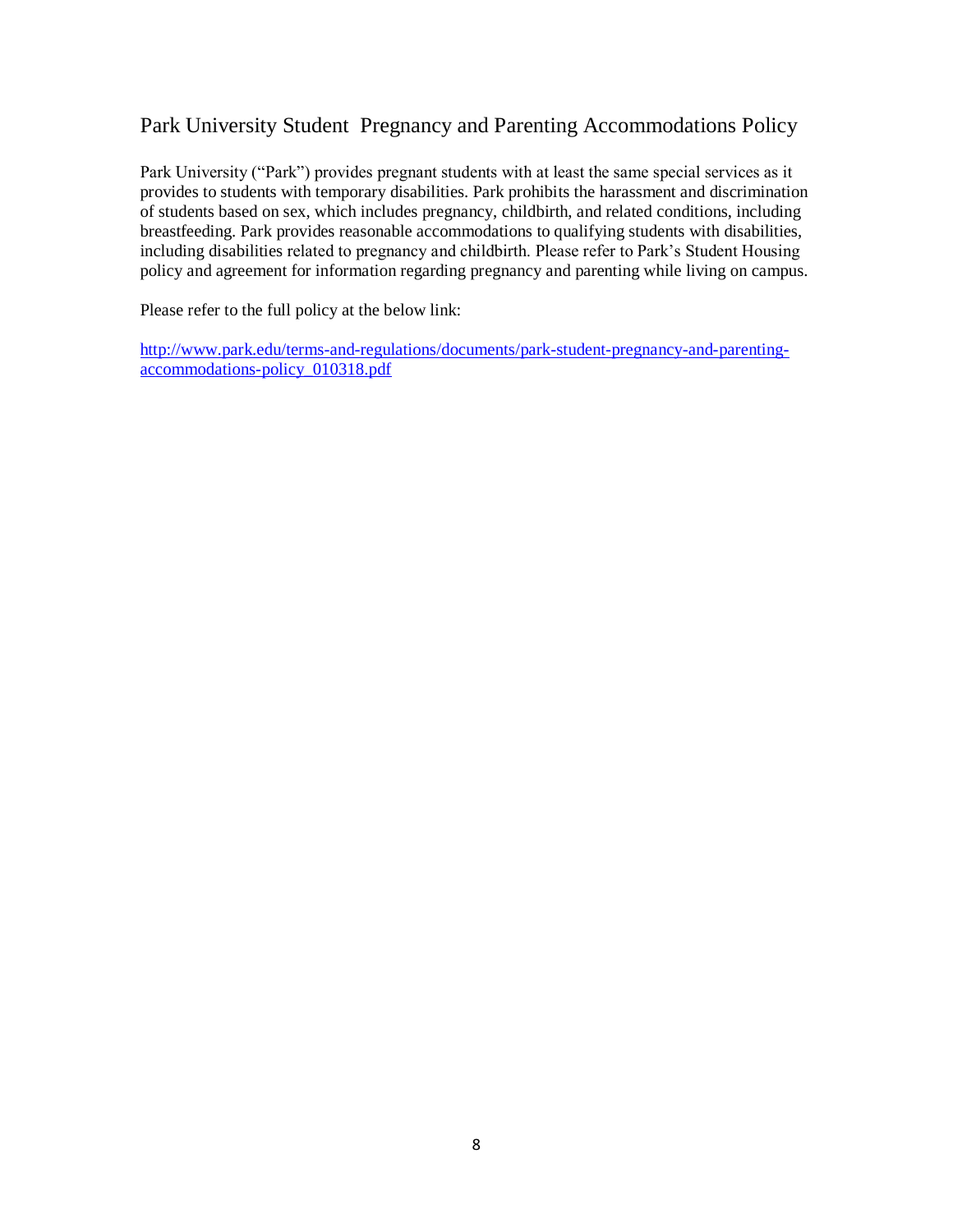## Service Animal Policies at Park University

#### **General Guidelines**

*Bona fide* service animals may accompany students, employees, and visitors with disabilities to Park University events, activities, and locations with rare exceptions. Local, state, and federal laws regulate the use of service animals at Park.

#### **Definitions**

- Service Animal: According to the U.S. Department of Justice, *Service animal* means any dog that is individually trained to do work or perform tasks for the benefit of an individual with a disability, including a physical, sensory, psychiatric, intellectual, or other mental disability. Other species of animals, whether wild or domestic, trained or untrained, are not service animals for the purposes of this definition. The work or tasks performed by a service animal must be directly related to the individual's disability. Examples of work or tasks include, but are not limited to, assisting individuals who are blind or have low vision with navigation and other tasks, alerting individuals who are deaf or hard of hearing to the presence of people or sounds, providing non-violent protection or rescue work, pulling a wheelchair, assisting an individual during a seizure, alerting individuals to the presence of allergens, retrieving items such as medicine or the telephone, providing physical support and assistance with balance and stability to individuals with mobility disabilities, and helping persons with psychiatric and neurological disabilities by preventing or interrupting impulsive or destructive behaviors. The crime deterrent effects of an animal's presence and the provision of emotional support, well-being, comfort, or companionship do not constitute work or tasks for the purposes of this definition.
- Partner/Handler: A person with a service animal.

#### **Service Animal Policies**

- (a) *General.* Generally, Park University ("Park" or "University") shall modify its policies, practices, or procedures to permit the use of a service animal by an individual with a disability.
- (b) *Exceptions.* Park may ask an individual with a disability to remove a service animal from the premises if—
	- $\circ$  (1) The animal is out of control and the animal's handler does not take effective action to control it; or
	- o (2) The animal is not housebroken.
- (c) *If an animal is properly excluded.* If Park properly excludes a service animal under the provisions of (b), it shall give the individual with a disability the opportunity to participate in the service, program, or activity without having the service animal on the premises.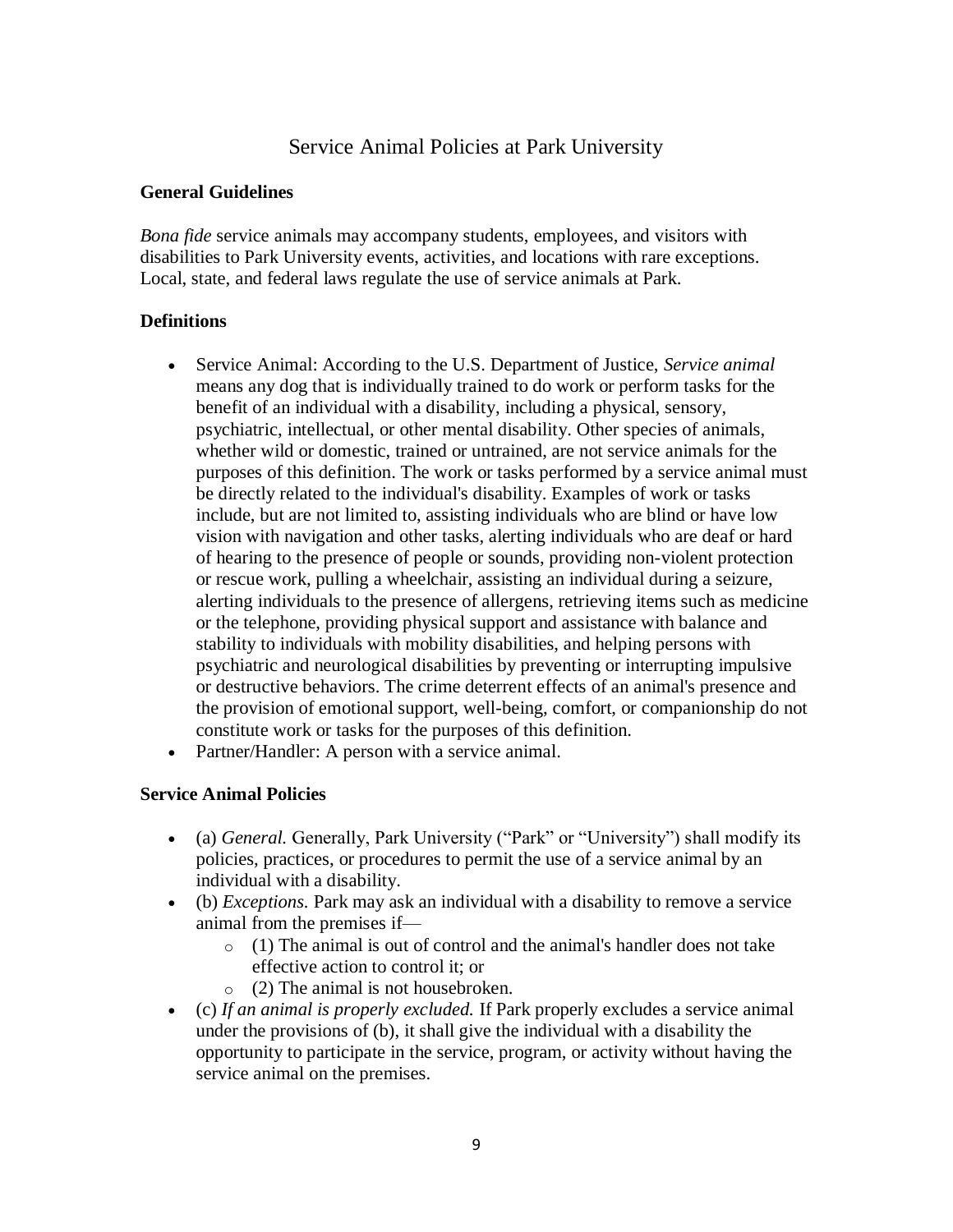- (d) *Animal under handler's control.* A service animal shall be under the control of its handler. A service animal shall have a harness, leash, or other tether, unless either the handler is unable because of a disability to use a harness, leash, or other tether, or the use of a harness, leash, or other tether would interfere with the service animal's safe, effective performance of work or tasks, in which case the service animal must be otherwise under the handler's control (*e.g.*, voice control, signals, or other effective means).
- (e) *Care or supervision.* Park is not responsible for the care or supervision of a service animal.
- (f) *Inquiries*. Park may make two inquiries to determine whether an animal qualifies as a service animal. Park may ask if the animal is required because of a disability and what work or task the animal has been trained to perform. Park shall not require documentation, such as proof that the animal has been certified, trained, or licensed as a service animal. Generally, Park may not make these inquiries about a service animal when it is readily apparent that an animal is trained to do work or perform tasks for an individual with a disability (*e.g.*, the dog is observed guiding an individual who is blind or has low vision, pulling a person's wheelchair, or providing assistance with stability or balance to an individual with an observable mobility disability).
- (g) *Access to areas.* Individuals with disabilities shall be permitted to be accompanied by their service animals in all areas of a Park's facilities where members of the public, participants in services, programs or activities, or invitees, as relevant, are allowed to go.
- (h) *Surcharges.* Park shall not ask or require an individual with a disability to pay a surcharge, even if people accompanied by pets are required to pay fees, or to comply with other requirements generally not applicable to people without pets. If Park normally charges individuals for the damage they cause, an individual with a disability may be charged for damage caused by his or her service animal.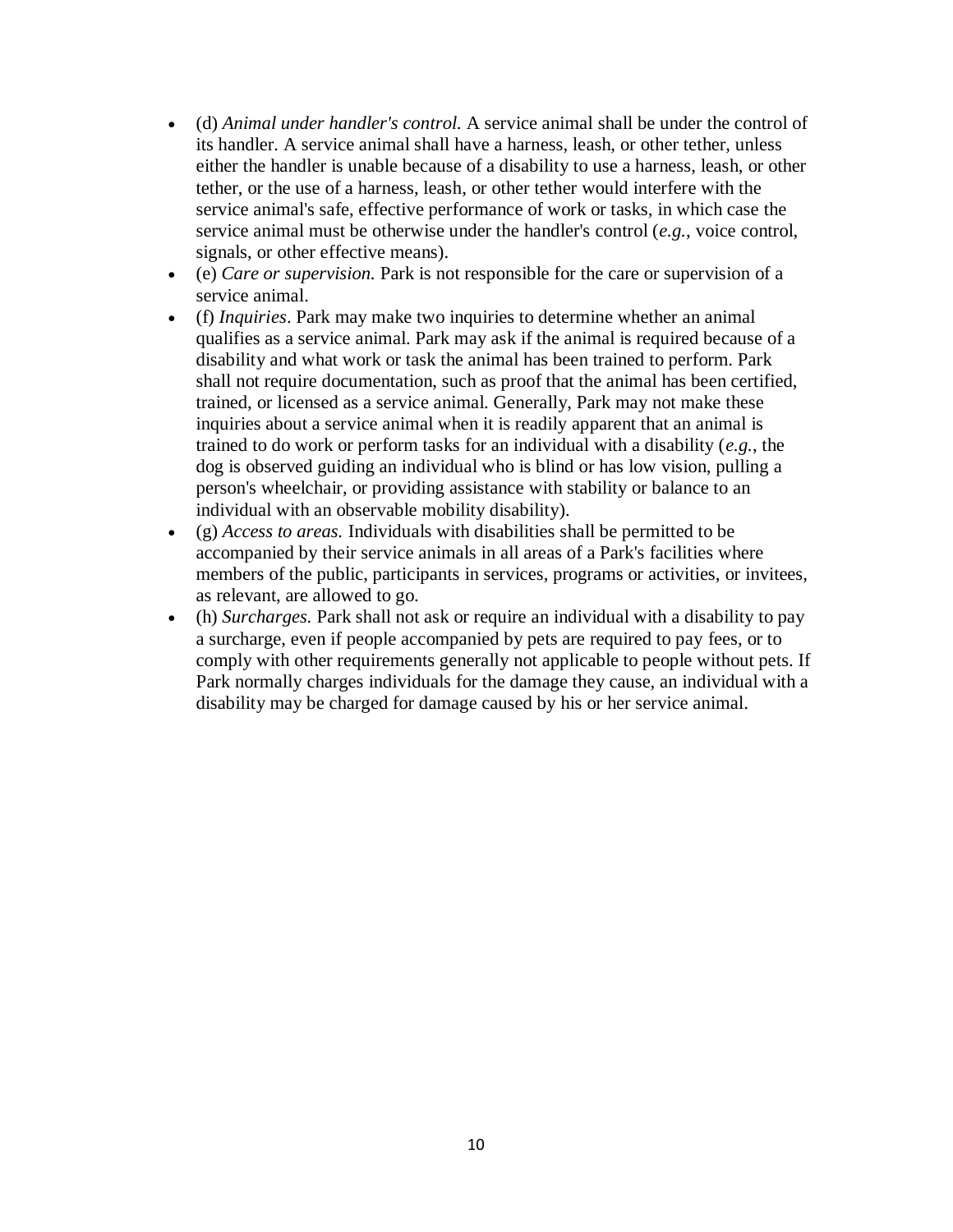#### Assistance Animal Policies at Park University

Park University ("Park" or "University") recognizes the importance of "Service Animals" as defined by the Americans with Disabilities Act Amendments Act (ADAAA) and the broader category of "Assistance Animals" under the Fair Housing Act that provide physical and/or emotional support to individuals with disabilities. Park is committed to allowing individuals with disabilities the use of a Service Animal on campus to facilitate their full-participation and equal access to the University's programs and activities. Park is also committed to allowing Assistance Animals necessary to provide individuals with disabilities an equal opportunity to use and enjoy University housing. This Policy explains the specific requirements applicable to an individual's use of an Assistance Animal in University housing. Park reserves the right to amend this Policy as circumstances require. This policy applies solely to "Assistance Animals" which may be necessary in University housing. It does not apply to "service animals" as defined by the ADAAA.

Although it is the policy of Park that individuals are generally prohibited from having animals of any type in University housing, Park will consider a request by an individual with a disability for reasonable accommodation from this prohibition to allow an Assistance Animal that is necessary because of a disability and reasonable. However, no Assistance Animal may be kept in University housing at any time prior to the individual receiving approval as a reasonable accommodation pursuant to this Policy.

Park will not limit room assignments for individuals with Assistance Animals to any particular building or buildings because the individual needs an Assistance Animal because of a disability.

To request an Assistance Animal please contact by email Disability services @park.edu or by phone at 816-584-6313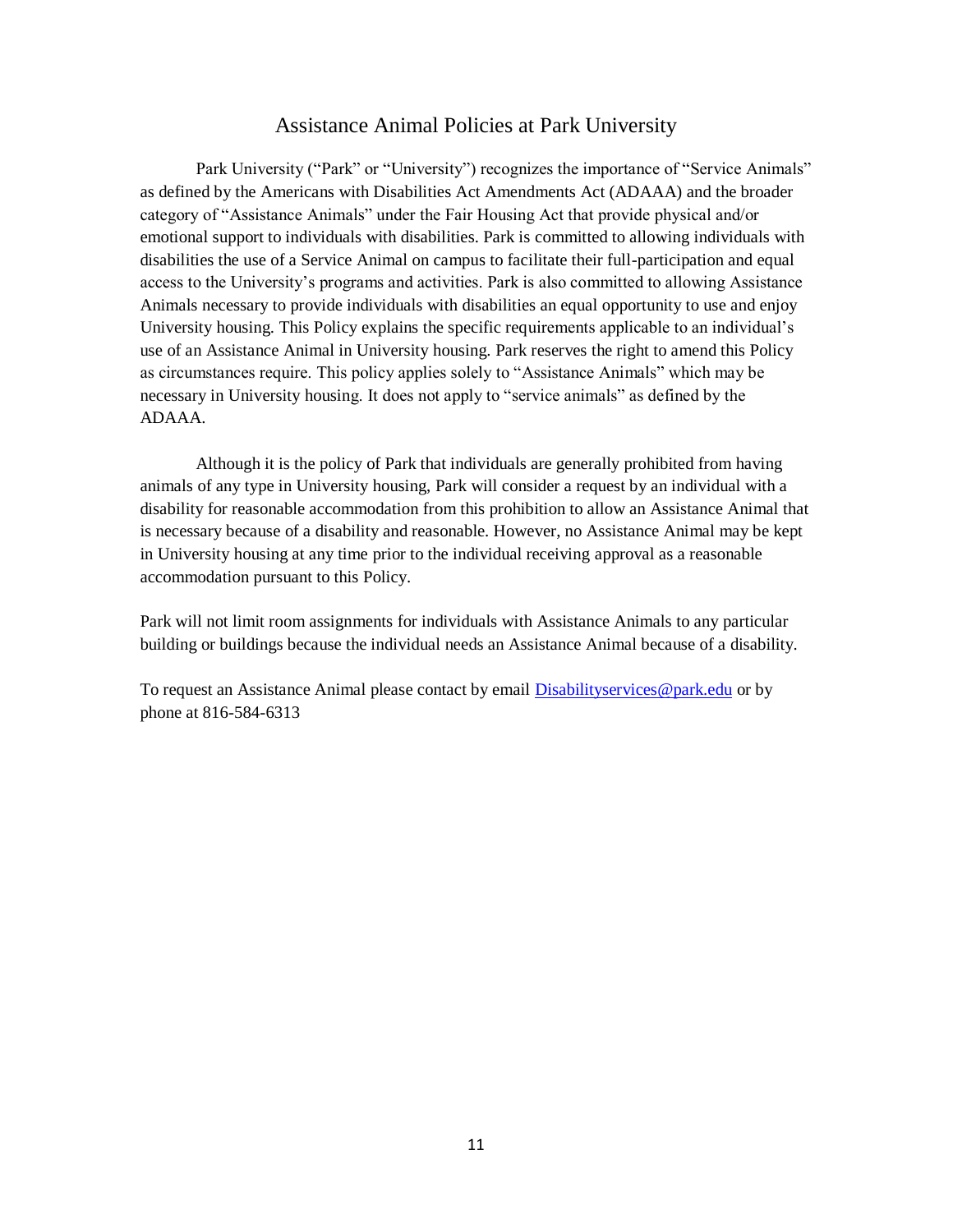## Notification of Accommodations to Instructors

Some students are reluctant to register with the office of Disability Services because they may be accustomed to the system used in their high schools where all teachers were informed of their disability. In college, this is not the case. **Your disability information is considered confidential.** The nature of your disability will not be disclosed nor discussed with instructors unless you specifically request it. [If you DO want your disability to be disclosed, we will ask for your written permission to do so.]

Instructors, however, do need to know what accommodations they need to make for you in the classroom or for testing. Proctors also need to know the appropriate adjustments to make for a disabled student.

This is what we do:

Near the beginning of each term (i.e. Fall, Spring, Spring 2, etc.) the Assistant Director of Academic Support Services will send an email notification to the instructors of all classes for which you are enrolled. The email will be addressed to the instructors, with a copy to you, and one to me. The letter will tell the instructor what accommodations are to be provided for you. If you are registered at a particular campus center, the campus center director will also be notified.

This is what you need to do:

- Watch for the email messages to go out each term, and check them over carefully.
- Read the message all the way through, as there is information for you in the letter, too.
- Check to be sure that ALL your instructors were sent the message. NOTE: Notifications for online classes, campus center classes, and Parkville Daytime classes are sent in separate messages, so more than one message may be sent for you. It may take several days before all messages are sent.
- Be sure your proctor also received the message. If you are proctored somewhere besides a campus center, you will need to let me know, so that I can notify your proctor.
- NOTIFY ME immediately if any of your instructors were left off the email.
- NOTIFY ME immediately **if you change your class schedule,** as I do not receive any other notification of this unless you tell me.

Some special considerations:

If you do not enroll by the confirmation deadline of the Fall or Spring term, your file may be marked "inactive" and your name removed from my list of active students. Your information is still on file with us, however. Just remember to let me know when you enroll again, so that I can re-activate your file.

When you graduate (hooray!), your file will be marked "inactive." If you decide to continue with Park for graduate school, notify me so I can continue to provide you with services.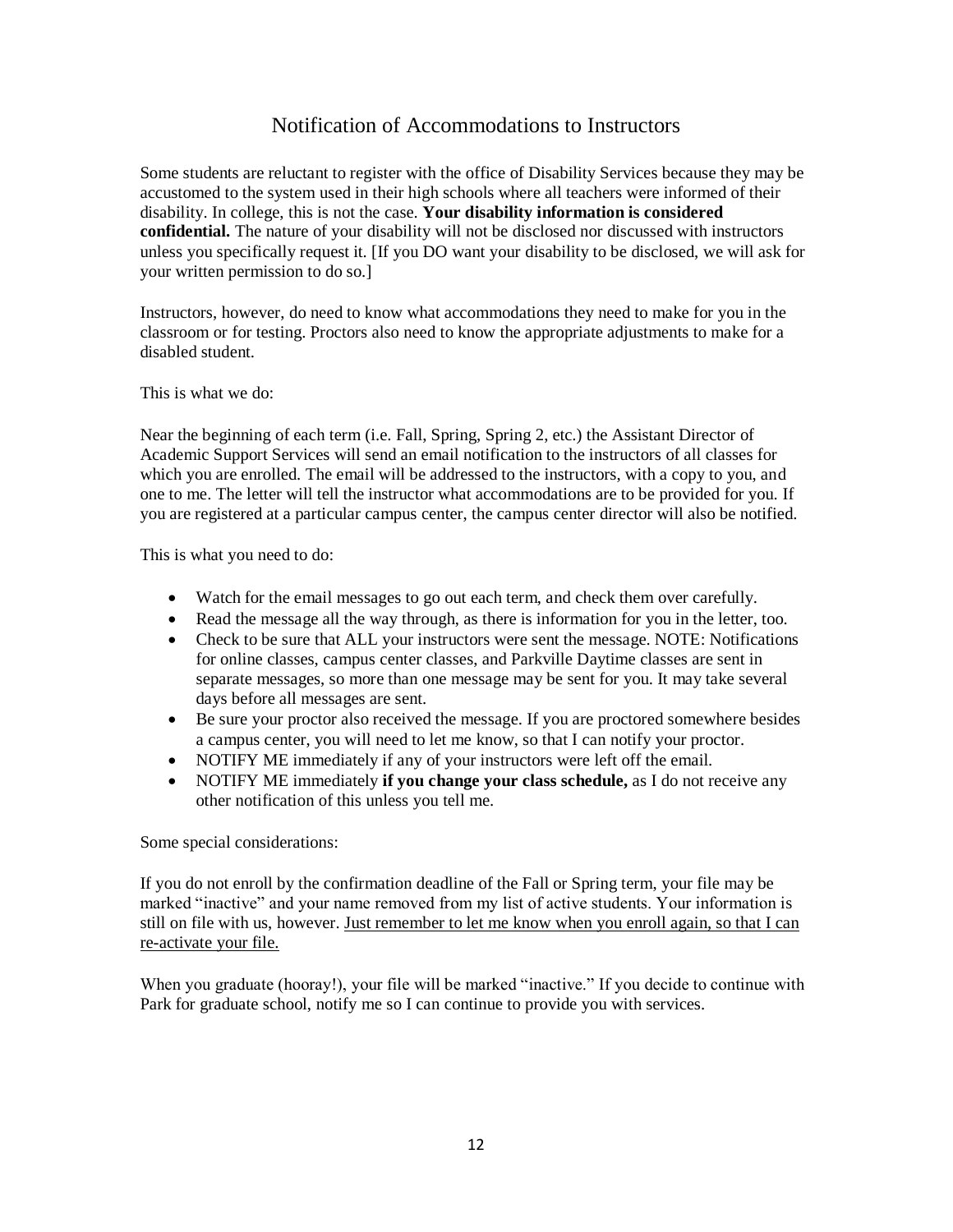## Student Responsibilities

As a college student with a disability, you are considered an adult. As such, you will be expected to advocate for yourself and accept responsibilities that you didn't have if you received disability services in high school. I cannot discuss your accommodations or your academic progress with your parents, unless you have submitted a signed release (FERPA form) to the school.

These are things you should do for yourself:

- Know the procedures in this handbook and be sure you are following the correct process in requesting services.
- File your request form and submit your documentation in a timely manner. Do it BEFORE the term begins, not the week before final exams.
- Discuss your accommodations with your instructors (outside class). This may include reminding them a few days before an exam if they are supposed to send your test to the Testing Center or to campus center staff for proctoring. Refer them to me if they have questions about your accommodations.
- Plan ahead for accommodations for your final exams. If you need a proctored exam for online classes, be sure your proctor knows and can provide the appropriate accommodations. If you take face-to-face classes at a campus center, talk to the person who will proctor your tests. You may need to be flexible in scheduling your exams so that adequate time and an appropriate place are available for you. If you will be proctored on the Parkville campus, you must make your arrangements directly with the Assistant Director of Academic Support Services, since the Testing Center cannot handle your accommodations during finals week.
- If you think you need additional accommodations besides those originally approved for you, talk to me about it. I'll be glad to review your accommodations with you to see if we can grant your request. In some cases, you may be able to submit additional documentation in order to qualify for other services.
- Be cordial and respectful to your instructor in your requests. An angry email or phone conversation seldom helps your case. Disrespectful behavior toward your instructor or campus center director may put you in violation of the Student Conduct Code.
- If you believe you are not being provided the accommodations approved for you, let me know right away. Don't wait until the last week of the term when it may be too late to solve the problem and save your grade.
- Manage your study time to allow for your disabilities. If reading and/or writing is a slow process for you, be sure to begin early. If you have ADD, arrange for a low-distraction environment in which to concentrate on your schoolwork and allow enough time to give yourself breaks when needed.
- If you are served by Voc Rehab or VA, talk to your counselor about equipment and services they may be able to provide to help you.
- Look into computer hardware, software, and other devices that may help you in your school work. Some of these may be free and/or relatively inexpensive, and can make a big difference. [See the "Helpful Aids" page for more information.]
- If you have a grievance with the way your disability services have been handled, follow the procedures in the Park University catalog. [See the "Grievances" page for more information.]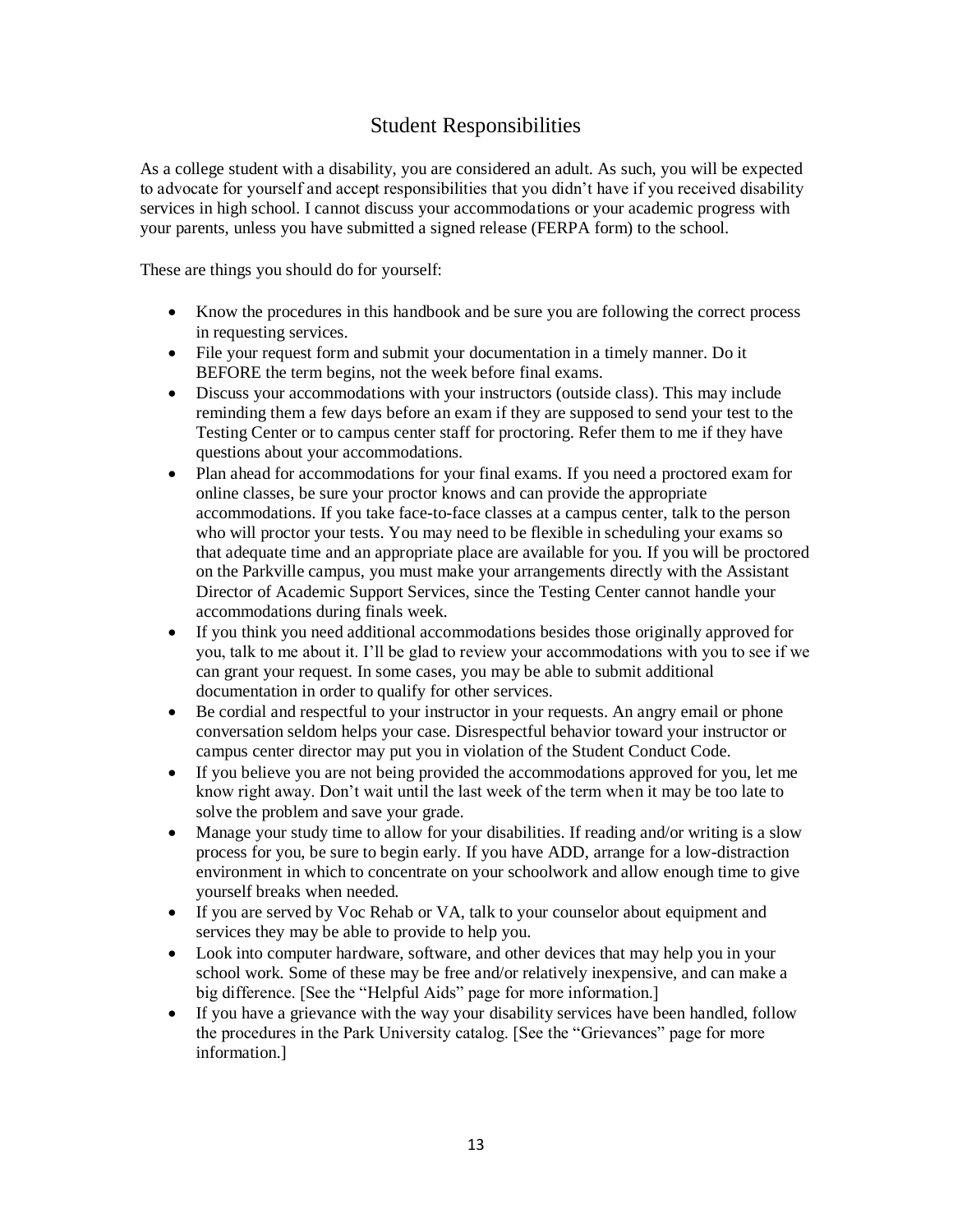## Information about Audio Texts

If you are approved for "audio texts," these will be requested as electronic versions of the book that may be read by a screen reader. You will need screen reading software on your computer to access these. [See the Helpful Aids page for more information about screen readers.] We use a service called Access Text. Each term I will need the following information for each book you require:

- Course number, title, and instructor
- Title of book and edition
- $\bullet$  Author(s)
- ISBN number
- **Proof of purchase** (this is required by the publisher) [This may be your MBS receipt or an email confirmation of purchase or rental.]

Send this information as soon as you can. It can take anywhere from a few days to a couple of weeks (or longer) to get the files, especially when we have to go directly to the publisher for them.

#### **Other ways to acquire alternate format texts:**

You may choose to use Learning Ally instead of Access Text if you wish. Go to <https://www.learningally.org/>, enroll for a membership, and then search their library and order books directly from them. **Learning Ally does not require proof of purchase** to use their audio books. You do need their software, however, but the reader is a free app. Note: Learning Ally does require documentation of disability. The cost tends to be much less than you would normally pay for your textbooks in a typical semester. You can apply for a "hardship waiver" if you cannot afford the membership fee.

A viable alternative to either system may be the purchase of an e-Reader. Users of Amazon's Kindle can pay a monthly fee to use an audio reader program (called Audible), and many textbooks are available as e-Texts, and often the sale or rental price is considerably lower than the cost of the hard copy book. But investigate the audio capabilities of a device before you buy. At this time Barnes and Noble NOOK does not have any audio apps available. One note: this is an option for any student, and you do not need to be "approved" by this office for alternate text formats to use it.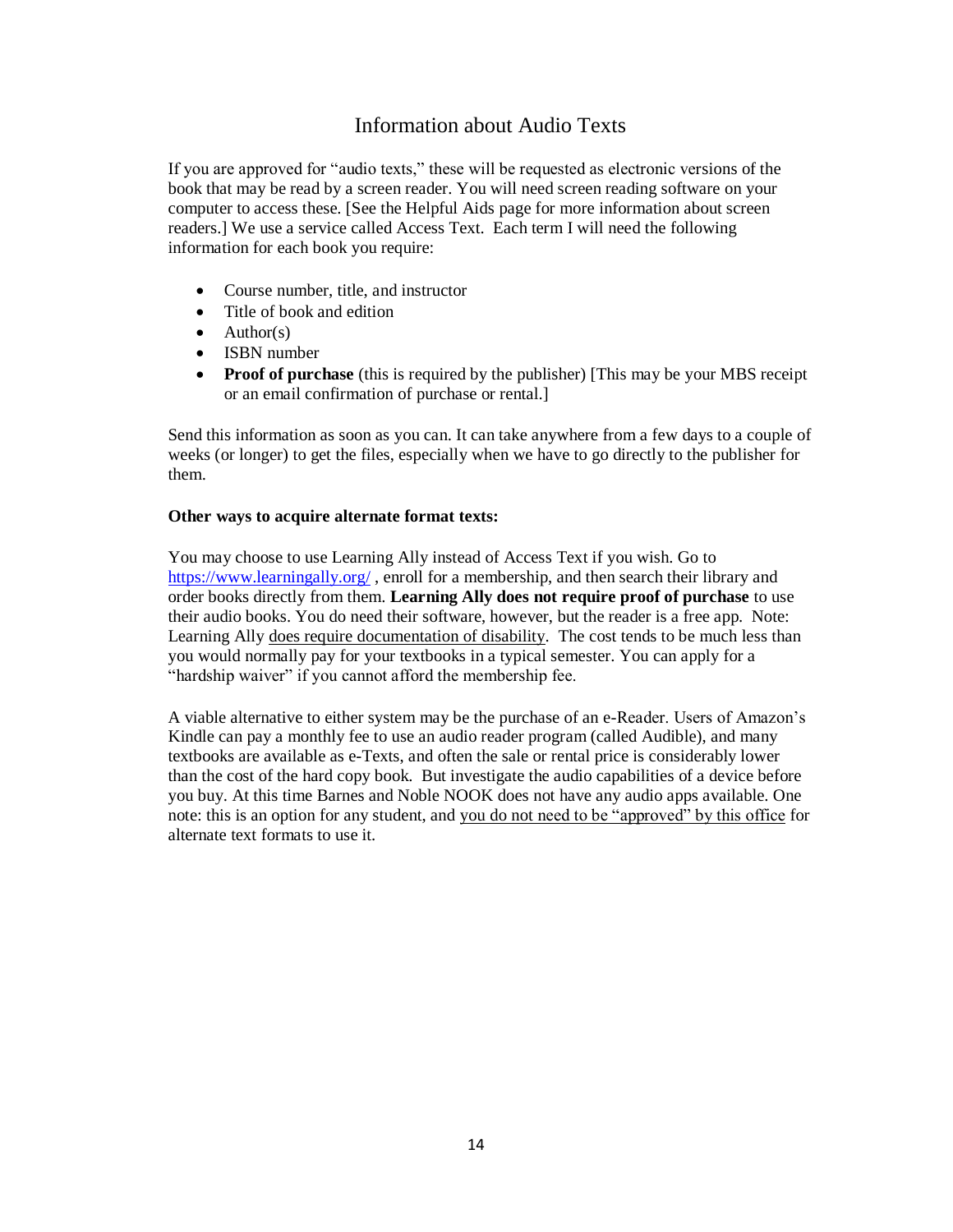## Helpful Aids

Many high-tech and low-tech items are available to help students today, and some of these can be especially helpful for students with disabilities. Some adaptive equipment is available at campus centers, but we do not purchase hardware or software for students' individual use at home.

Here are some that you may find helpful for your personal use. Most are well within a student's budget, some are free, and some might even be provided by services like Voc Rehab, VA, or other groups, depending on your qualifications.

**Screen reading software**. There are many brands available. Some are quite expensive; some are moderately priced; some are free for download. If you are approved for "audio texts," this is usually provided in the form of an electronic version of the book (usually a PDF) that can be read aloud by a screen reader. One such program, available as a free download, is Natural Reader. The free version has limited features, but a more sophisticated version is available for a moderate price. Screen readers can also read information on web pages.

**Speech-to-text software.** This type of software uses a microphone and allows you to speak into the mic to produce written text. The most popular program is Dragon Naturally Speaking. It is available for a fee. The software isn't a quick fix though—it takes some "training" to interpret the user's voice accurately, and it requires editing to correct some kinds of errors.

**Live Scribe.** This little gizmo is a pen and a digital recorder all in one. During class, you take notes on a special paper while the recorder captures the lecture. Later, you can touch the pen to any specific place in your notes and replay that part of the lecture. You can upload the recorded lectures to your computer, too. Prices vary according to the storage capacity, but Live Scribe is available for prices ranging from \$100-\$200 and can be purchased online or at Best Buy, Amazon, and other retailers.

**Ear plugs.** Definitely on the low-tech end of the scale, but can be useful for students with ADD or ADHD who have difficulty tuning out distractions in order to concentrate during a test (or study time). While proctors do their best to provide a low-distraction environment for testing, very few sites have soundproof rooms or enough spaces to provide a private room for testing of each disabled student. For obvious reasons, proctors can't allow students to use MP3s or iPods with earphones during tests. Foam earplugs are soft, comfortable, and inexpensive. They don't block all sound, but they can successfully block the small things (ticking clocks, etc.) that can distract a person with ADHD. Much less expensive than noise-cancelling headphones and available at most drugstores.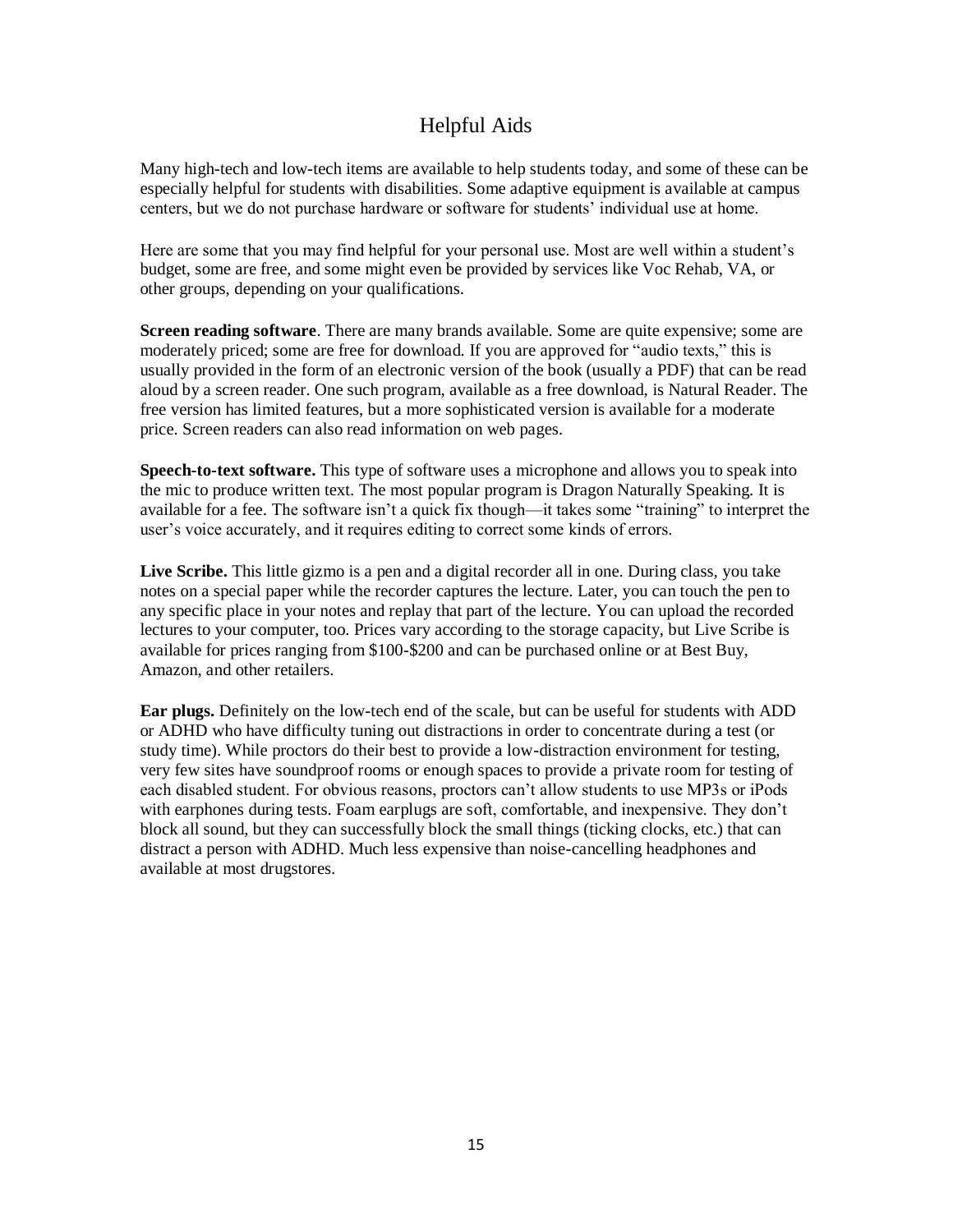## **Grievances**

If you believe you are not being provided with the accommodations for which you have been approved, or if you are not satisfied with the services provided for you, we have procedures in place that can help you.

As the Assistant Director of Academic Support Services, I'm your first contact.

If you are having difficulty with an instructor, a proctor, or campus center personnel, let me know. You can call me at 816-584-6313 or email me at disability services @park.edu. In most cases, I can communicate with the person about your accommodations and settle the problem right away. Please let me know as soon as the problem arises.

If you are dissatisfied with the accommodations approved for you, let's talk about it. I can tell you if we can allow additional accommodations. I can let you know if we need some additional documentation in order to grant other accommodations. I will consult the Director of Academic Support Services for a second opinion.

If you believe that I have not provided you with the accommodations you should have, you may contact the Associate Vice President of Academic Affairs with your complaint (contact information is below)

If you believe that lack of approved accommodations has negatively affected your grade for the class, you may file an Academic Grievance by following the procedure for Grade Appeal described in the current catalog, but including your claim of inadequate accommodations. In a grade appeal case related to disability accommodations, I will be consulted about the approved accommodations, notifications sent to instructors and proctors, and may be asked to confirm your disability for the appropriate Dean or the Associate Vice President of Academic Affairs:

Dr. Timothy Westcott Interim Dean CEHP 8700 NW River Park Dr Parkville, MO 64152 816-584-6335 Tim.Westcott@park.edu